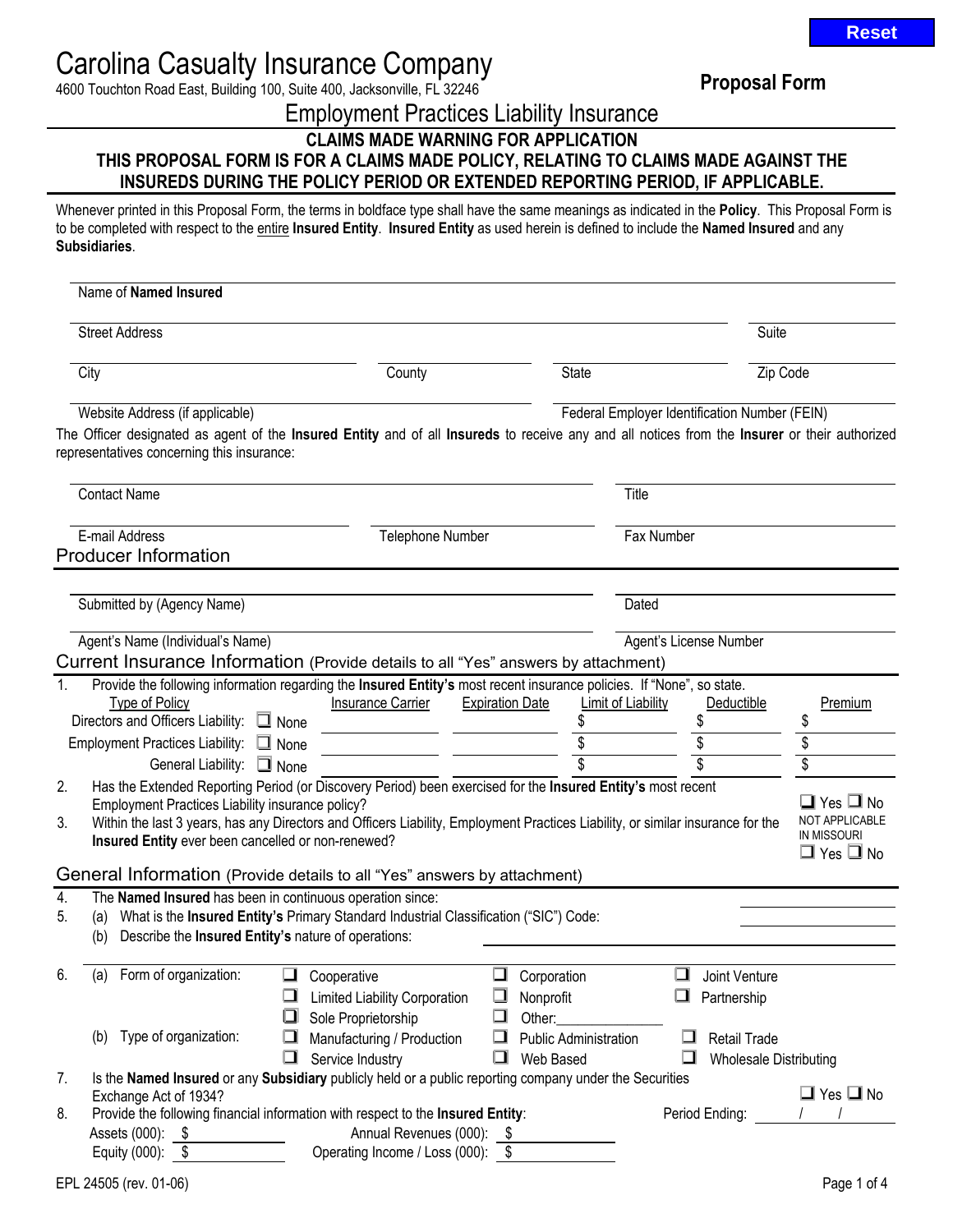| 9.  | (a) | Is the Insured Entity currently in bankruptcy? |                                                                                                                                                                                                                                  |                                        |                             | $\Box$ Yes $\Box$ No |
|-----|-----|------------------------------------------------|----------------------------------------------------------------------------------------------------------------------------------------------------------------------------------------------------------------------------------|----------------------------------------|-----------------------------|----------------------|
|     | (b) | code?                                          | Within the next 12 months, is the <b>Insured Entity</b> contemplating filing a petition for protection under the bankruptcy                                                                                                      |                                        |                             | $\Box$ Yes $\Box$ No |
| 10. | (a) | consolidations or layoffs?                     | Within the last 12 months, has the Insured Entity had any Subsidiary, plant, facility, branch or office closings,                                                                                                                |                                        |                             | $\Box$ Yes $\Box$ No |
|     | (b) | closings, consolidations or layoffs?           | Within the next 24 months, does the <b>Insured Entity</b> anticipate any <b>Subsidiary</b> , plant, facility, branch or office                                                                                                   |                                        |                             | $\Box$ Yes $\Box$ No |
|     |     |                                                | If "Yes", provide the following details by attachment: Date of event; number of Employees affected; whether outside<br>employment counsel was consulted; and, whether severance packages were offered to all Employees affected. |                                        |                             |                      |
| 11. |     |                                                | Within the last 3 years, has there been any change (resignations, departures, retirements, etc.) in the position of the<br>Chairman of the Board, President, Chief Executive Officer or Chief Financial Officer?                 |                                        |                             | $\Box$ Yes $\Box$ No |
| 12. |     |                                                | If "Yes", provide the following details by attachment: Name of individual; date of change; and reason for change.<br>Provide the following information on all Subsidiaries of the Insured Entity. If "None", so state.           |                                        |                             | $\Box$ None          |
|     |     | <b>Subsidiary Name</b>                         | Nature of Business                                                                                                                                                                                                               | Percent Owned by<br>the Insured Entity | Date Created<br>or Acquired | Domestic / Foreign   |
|     |     |                                                |                                                                                                                                                                                                                                  |                                        |                             |                      |

# **IT IS UNDERSTOOD AND AGREED THAT COVERAGE IS NOT PROVIDED FOR SUBSIDIARIES IN QUESTION 12. UNLESS THE INFORMATION REQUESTED ABOVE IS PROVIDED BY ATTACHMENT.**  Current Employee Information

| 13. | (a)                                                                              | Number of <b>Employees:</b>                                                        |           | Do not include Leased Employees or Independent Contractors in numbers below. |          |           |            |
|-----|----------------------------------------------------------------------------------|------------------------------------------------------------------------------------|-----------|------------------------------------------------------------------------------|----------|-----------|------------|
|     |                                                                                  |                                                                                    | Full Time | Part Time                                                                    | Seasonal | Temporary | Volunteers |
|     |                                                                                  | Current Year:                                                                      |           |                                                                              |          |           |            |
|     |                                                                                  | Last Year:                                                                         |           |                                                                              |          |           |            |
|     | How many Leased Employees does the Insured Entity employ annually?<br>(b)        |                                                                                    |           |                                                                              |          |           |            |
|     | How many Independent Contractors does the Insured Entity employ annually?<br>(c) |                                                                                    |           |                                                                              |          |           |            |
|     | (d)                                                                              | What is the Insured Entity's annual Employee turnover rate for the last 12 months? |           |                                                                              |          |           | $\%$       |

| 14. What percentage of the <b>Insured Entity's Employees</b> work with the general public, work at customer locations or |      |
|--------------------------------------------------------------------------------------------------------------------------|------|
| perform a majority of their functions off-site?                                                                          | $\%$ |
| What percentage of the <b>Insured Entity's Employees</b> currently earns more than \$100,000?                            | $\%$ |

| 16. |                                                                                                             |                                                                                                  | Provide the following information on all plants, facilities, branches or offices of the Insured Entity. If "None", so state. | $\Box$ None                                  |  |  |  |
|-----|-------------------------------------------------------------------------------------------------------------|--------------------------------------------------------------------------------------------------|------------------------------------------------------------------------------------------------------------------------------|----------------------------------------------|--|--|--|
|     | Location                                                                                                    | Nature of Business                                                                               | <b>Estimated Number of Employees</b>                                                                                         | Domestic / Foreign                           |  |  |  |
|     |                                                                                                             |                                                                                                  |                                                                                                                              |                                              |  |  |  |
|     | 2.                                                                                                          |                                                                                                  |                                                                                                                              |                                              |  |  |  |
|     | $\overline{3}$ .                                                                                            |                                                                                                  |                                                                                                                              |                                              |  |  |  |
| 17. | (a) Does the Insured Entity currently employ a full time Human Resources professional?                      |                                                                                                  |                                                                                                                              | $\Box$ Yes $\Box$ No                         |  |  |  |
|     | If "Yes", what is the name and title of the senior Human Resources professional?                            |                                                                                                  |                                                                                                                              |                                              |  |  |  |
|     | Name:                                                                                                       |                                                                                                  | Title:                                                                                                                       |                                              |  |  |  |
|     | If "No", what is the name and title of the person who performs the Human Resource function?                 |                                                                                                  |                                                                                                                              |                                              |  |  |  |
|     | Name:                                                                                                       |                                                                                                  | Title:                                                                                                                       |                                              |  |  |  |
|     | (b) Does the Insured Entity currently utilize employment counsel?                                           |                                                                                                  |                                                                                                                              | $\Box$ Yes $\Box$ No                         |  |  |  |
|     | If "Yes", what is the name of the firm utilized?                                                            |                                                                                                  | Firm:                                                                                                                        |                                              |  |  |  |
| 18. | Does the Insured Entity (details to "Yes" or "No" answers are not required by attachment):                  |                                                                                                  |                                                                                                                              |                                              |  |  |  |
|     | Utilize employment applications for all prospective Employees?<br>(a)                                       |                                                                                                  |                                                                                                                              | $\square$ Yes $\square$ No                   |  |  |  |
|     | Require the Human Resource Department to review and approve each proposed Employee termination?<br>(b)      |                                                                                                  |                                                                                                                              |                                              |  |  |  |
|     | Have outside employment counsel review each proposed Employee termination?<br>(c)                           |                                                                                                  |                                                                                                                              |                                              |  |  |  |
|     | Maintain a written policy prohibiting Sexual Harassment and distribute that policy to all Employees?<br>(d) |                                                                                                  |                                                                                                                              |                                              |  |  |  |
|     | Conduct mandatory periodic Employee education regarding prohibited forms of harassment?<br>(e)              |                                                                                                  |                                                                                                                              |                                              |  |  |  |
|     | (t)                                                                                                         | Periodically have its employment policies and procedures reviewed by outside employment counsel? |                                                                                                                              | $\Box$ Yes $\Box$ No<br>$\Box$ Yes $\Box$ No |  |  |  |
|     |                                                                                                             |                                                                                                  |                                                                                                                              |                                              |  |  |  |

(g) Periodically have its employment policies and procedures distributed to all **Employees**? <br>
<br>
Q Yes **Q** No

| (h) Have a written procedure for notification and handling of employment related grievances, disputes, notifications, or |                      |
|--------------------------------------------------------------------------------------------------------------------------|----------------------|
| claims?                                                                                                                  | $\Box$ Yes $\Box$ No |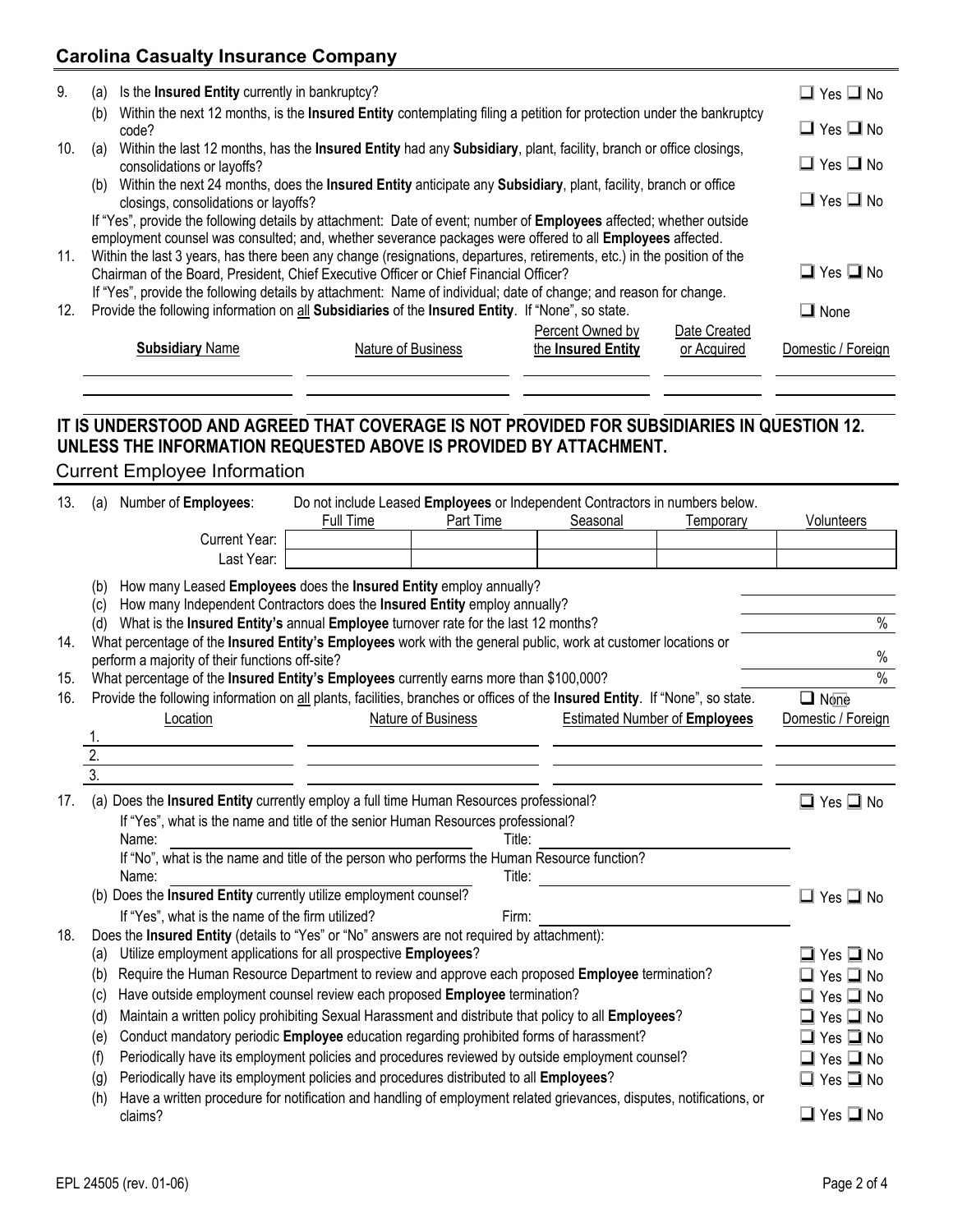| 19. | state.                                                                                                      | Indicate which formal written policies and procedures have been implemented and attach a copy of each. If "None", so                                                                                                  | $\Box$ None          |
|-----|-------------------------------------------------------------------------------------------------------------|-----------------------------------------------------------------------------------------------------------------------------------------------------------------------------------------------------------------------|----------------------|
|     | ◘<br>Employee Handbook / Manual<br>Anti-Discrimination Policy -                                             | Employers with more than 50 Employees<br>Anti-Harassment Policy, including<br>Sexual Harassment<br>$\Box$ Family Medical Leave Act                                                                                    |                      |
|     | <b>Equal Employment Opportunity</b><br>(EEO) Policy                                                         | <b>California Employers Only</b><br>Adherence to Employment "at-<br>will" relationship with all Employees<br>California Family Rights Act<br>□                                                                        |                      |
|     |                                                                                                             | Litigation and Claim Information (Provide details to all "Yes" answers by attachment)                                                                                                                                 |                      |
| 20. |                                                                                                             | During the last 5 years, has any Insured known of, or been involved in any lawsuit, charges, inquiries, investigations,                                                                                               |                      |
|     |                                                                                                             | grievances or other administrative hearings or proceedings before any of the following agencies and/or in any of the                                                                                                  |                      |
|     | following forums, including both domestic or foreign equivalents?<br>National Labor Relations Board?<br>(a) |                                                                                                                                                                                                                       | $\Box$ Yes $\Box$ No |
|     | <b>Equal Employment Opportunity Commission?</b><br>(b)                                                      |                                                                                                                                                                                                                       | $\Box$ Yes $\Box$ No |
|     | Office of Federal Contract Compliance Programs?<br>(c)                                                      |                                                                                                                                                                                                                       | $\Box$ Yes $\Box$ No |
|     | U.S. Department of Labor?<br>(d)                                                                            |                                                                                                                                                                                                                       | $\Box$ Yes $\Box$ No |
|     | (e)                                                                                                         | Any state or local government agency such as the Labor Department or fair employment agency?                                                                                                                          | $\Box$ Yes $\Box$ No |
|     | U.S. District or state court?<br>(f)                                                                        |                                                                                                                                                                                                                       | $\Box$ Yes $\Box$ No |
| 21. |                                                                                                             | During the last 5 years, has any current or former Employee or third party made any Claim, or otherwise alleged                                                                                                       |                      |
|     |                                                                                                             | discrimination, harassment, wrongful discharge and/or Wrongful Acts against any Insured?                                                                                                                              | $\Box$ Yes $\Box$ No |
|     |                                                                                                             | A Claim is not limited to the filing of a lawsuit or complaint with the Equal Employment Opportunity Commission or similar                                                                                            |                      |
|     | connection with an employment-related dispute or grievance.                                                 | state or local agency. A Claim may also include a written demand by any current or former Employee seeking relief in                                                                                                  |                      |
| 22. |                                                                                                             | Is any Insured aware of any fact, circumstance or situation involving any Insureds that might reasonably be expected to                                                                                               |                      |
|     | result in a Claim, including, but not limited to, situations involving:                                     |                                                                                                                                                                                                                       |                      |
|     | (a)                                                                                                         | Threats by any current or former Employee or third party to take legal or other action against any Insured, or a                                                                                                      |                      |
|     |                                                                                                             | demand or request by any current or former Employee for monetary or non-monetary relief, arising out of any                                                                                                           | $\Box$ Yes $\Box$ No |
|     | (b)                                                                                                         | alleged discrimination, harassment, wrongful termination, constructive discharge, or other Wrongful Acts?<br>Knowledge that any current or former Employee is engaging in, or has engaged in, acts of discrimination, |                      |
|     | harassment, or other Wrongful Acts?                                                                         |                                                                                                                                                                                                                       | $\Box$ Yes $\Box$ No |
|     | (C)                                                                                                         | Complaints or accusations by other Employees or third parties that a current or former Employee is engaging in, or                                                                                                    |                      |
|     |                                                                                                             | has engaged in, acts of discrimination, harassment, or other Wrongful Acts?                                                                                                                                           | $\Box$ Yes $\Box$ No |
|     | (d)                                                                                                         | Warnings, reprimands, or other disciplinary measures taken against any current or former Employee for acts of                                                                                                         | $\Box$ Yes $\Box$ No |
|     | discrimination, harassment, or other Wrongful Acts?                                                         | IF "YES" TO ANY PART OF QUESTIONS 20., 21., OR 22., PROVIDE FULL DETAILS FOR EACH ALLEGATION,                                                                                                                         |                      |
|     |                                                                                                             | EVEN IF THE MATTER HAS SINCE BEEN SETTLED OR OTHERWISE RESOLVED BY PROVIDING THE                                                                                                                                      |                      |
|     |                                                                                                             | <b>FOLLOWING INFORMATION FOR EACH ALLEGATION BY ATTACHMENT:</b>                                                                                                                                                       |                      |
|     | (a) Date Claim first made<br>(b) Claimant's Name                                                            | (d) Current Status<br>(c) Allegation                                                                                                                                                                                  |                      |
|     | (e) Demand Amount (f) Settlement (Indemnity) or Reserve Amount                                              | (g) Attorney's fees                                                                                                                                                                                                   |                      |
|     |                                                                                                             | IT IS UNDERSTOOD AND AGREED THAT THE INSURER SHALL NOT BE LIABLE TO MAKE ANY PAYMENT FOR                                                                                                                              |                      |
|     |                                                                                                             | LOSS IN CONNECTION WITH ANY CLAIM MADE AGAINST ANY INSURED BASED UPON, ARISING OUT OF,                                                                                                                                |                      |
|     |                                                                                                             | DIRECTLY OR INDIRECTLY RESULTING FROM OR IN CONSEQUENCE OF, OR IN ANY WAY INVOLVING ANY                                                                                                                               |                      |
|     |                                                                                                             | LAWSUIT, ADMINISTRATIVE PROCEEDING, WRITTEN DEMAND, FACT, CIRCUMSTANCE, OR SITUATION SET                                                                                                                              |                      |
|     |                                                                                                             | FORTH OR THAT SHOULD HAVE BEEN SET FORTH IN THE INSURED'S RESPONSE TO QUESTIONS 20., 21., OR 22.                                                                                                                      |                      |